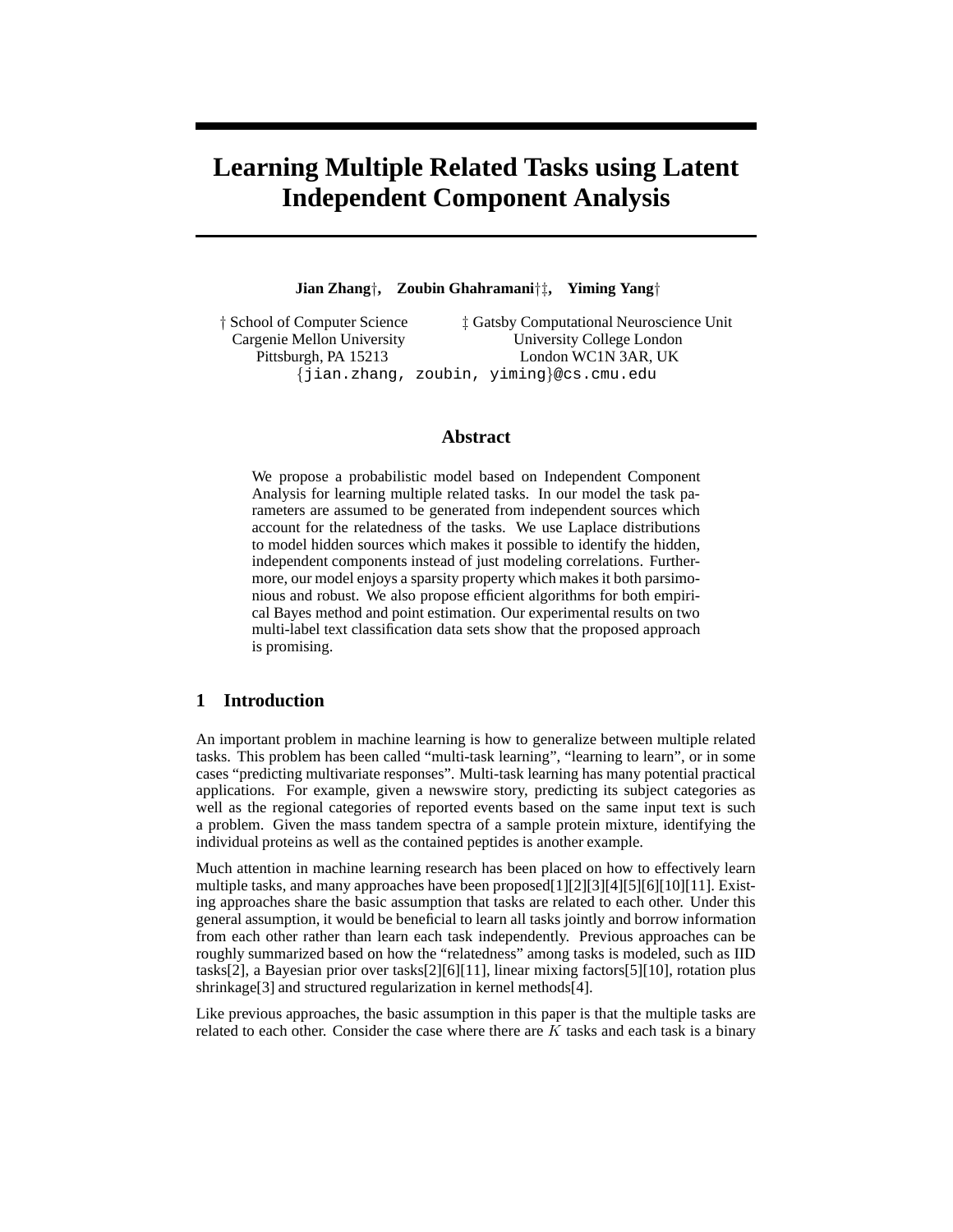classification problem from the same input space (e.g., multiple simultaneous classifications of text documents). If we were to separately learn a classifier, with parameters  $\theta_k$  for each task  $k$ , we would be ignoring relevant information from the other classifiers. The assumption that the tasks are related suggests that the  $\theta_k$  for different tasks should be related to each other. It is therefore natural to consider different statistical models for how the  $\theta_k$ 's might be related.

We propose a model for multi-task learning based on Independent Component Analysis  $(ICA)[9]$ . In this model, the parameters  $\theta_k$  for different classifiers are assumed to have been generated from a sparse linear combination of a small set of basic classifiers. Both the coefficients of the sparse combination (the factors or sources) and the basic classifiers are learned from the data. In the multi-task learning context, the relatedness of multiple tasks can be explained by the fact that they share certain number of hidden, independent components. By controlling the model complexity in terms of those independent components we are able to achieve better generalization capability. Furthermore, by using distributions like Laplace we are able to enjoy a sparsity property, which makes the model both parsimonious and robust in terms of identifying the connections with independent sources. Our model can be combined with many popular classifiers, and as an indispensable part we present scalable algorithms for both empirical Bayes method and point estimation, with the later being able to solve high-dimensional tasks. Finally, being a probabilistic model it is always convenient to obtain probabilistic scores and confidence which are very helpful in making statistical decisions. Further discussions on related work are given in Section 5.

## **2 Latent Independent Component Analysis**

The model we propose for solving multiple related tasks, namely the Latent Independent Component Analysis (LICA) model, is a hierarchical Bayesian model based on the traditional Independent Component Analysis. ICA[9] is a promising technique from signal processing and designed to solve the blind source separation problem, whose goal is to extract independent sources given only observed data that are linear combinations of the unknown sources. ICA has been successfully applied to blind source separation problem and shows great potential in that area. With the help of non-Gaussianity and higher-order statistics it can correctly identify the independent sources, as opposed to technique like Factor Analysis which is only able to remove the correlation in the data due to the intrinsic Gaussian assumption in the corresponding model.

In order to learn multiple related tasks more effectively, we transform the joint learning problem into learning a generative probabilistic model for our tasks (or more precisely, task parameters), which precisely explains the relatedness of multiple tasks through the latent, independent components. Unlike the standard Independent Component Analysis where we use observed data to estimate the hidden sources, in LICA the "observed data" for ICA are actually task parameters. Consequently, they are latent and themselves need to be learned from the training data of each individual task. Below we give the precise definition of the probabilistic model for LICA.

Suppose we use  $\theta_1, \theta_2, \ldots, \theta_K$  to represent the model parameters of K tasks where  $\theta_k \in$  $\mathbb{R}^{F \times 1}$  can be thought as the parameter vector of the k-th individual task. Consider the following generative model for the  $K$  tasks:

$$
\begin{array}{rcl}\n\theta_k & = & \Lambda s_k + \mathbf{e}_k \\
\mathbf{s}_k & \sim & p(\mathbf{s}_k \mid \Phi) \\
\mathbf{e}_k & \sim & \mathcal{N}(\mathbf{0}, \Psi)\n\end{array} \tag{1}
$$

where  $\mathbf{s}_k \in \mathbb{R}^{H \times 1}$  are the hidden source models with  $\Phi$  denotes its distribution parameters;  $\Lambda \in \mathbb{R}^{F \times H}$  is a linear transformation matrix; and the noise vector  $\mathbf{e}_k \in \mathbb{R}^{F \times 1}$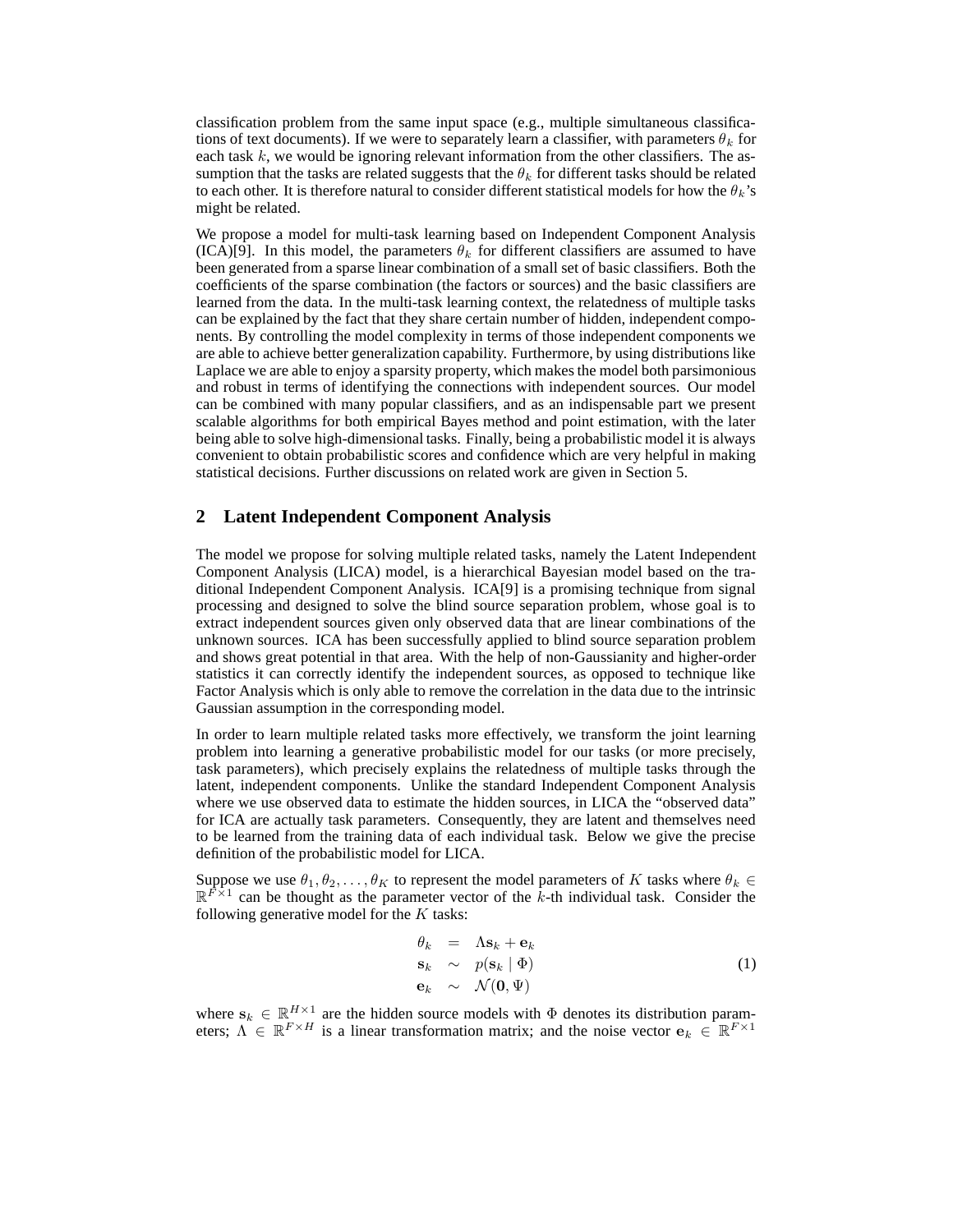

Figure 1: Graphical Model for Latent Independent Component Analysis

is usually assumed to be a multivariate Gaussian with diagonal covariance matrix  $\Psi =$  $diag(\psi_{11},\ldots,\psi_{FF})$  or even  $\Psi=\sigma^2\mathbf{I}$ . This is essentially assuming that the hidden sources s are responsible for all the dependencies among  $\theta_k$ 's, and conditioned on them all  $\theta_k$ 's are independent. Generally speaking we can use any member of the exponential families as  $p(\mathbf{e}_k)$ , but in most situations the noise is taken to be a multivariate Gaussian which is convenient. The graphical model for equation (1) is shown as the upper level in Figure 1, whose lower part will be described in the following.

#### **2.1 Probabilistic Discriminative Classifiers**

One building block in the LICA is the probabilistic model for learning each individual task, and in this paper we focus on classification tasks. We will use the following notation to describe a probabilistic discriminative classifier for task  $k$ , and for notation simplicity we omit the task index k below. Suppose we have training data  $\mathcal{D} = \{(\mathbf{x}_1, y_1), \dots, (\mathbf{x}_N, y_N)\}\$ where  $x_i \in \mathbb{R}^{F \times 1}$  is the input data vector and  $y_i \in \{0, 1\}$  is the binary class label, our goal is to seek a probabilistic classifier whose prediction is based on the conditional probability  $p(y = 1|\mathbf{x}) \stackrel{\triangle}{=} f(\mathbf{x}) \in [0, 1]$ . We further assume that the discriminative function to have a linear form  $f(\mathbf{x}) = \mu(\theta^T \mathbf{x})$ , which can be easily generalized to non-linear functions by some feature mapping. The output class label  $y$  can be thought as randomly generated from a Bernoulli distribution with parameter  $\mu(\theta^T\mathbf{x})$ , and the overall model can be summarized as follows:  $\mathbf{r}$   $\alpha T$  )

$$
y_i \sim \mathcal{B}(\mu(\theta^T \mathbf{x}_i))
$$
  
\n
$$
\mu(t) = \int_{-\infty}^t p(z) dz
$$
\n(2)

where  $\mathcal{B}(.)$  denotes the Bernoulli distribution and  $p(z)$  is the probability density function of some random variable  $Z$ . By changing the definition of random variable  $Z$  we are able to specialize the above model into a variety of popular learning methods. For example, when  $p(z)$  is standard logistic distribution we will get logistic regression classifier; when  $p(z)$  is standard Gaussian we get the probit regression. In principle any member belonging to the above class of classifiers can be plugged in our LICA, or even generative classifiers like Naive Bayes. We take logistic regression as the basic classifier, and this choice should not affect the main point in this paper. Also note that it is straightforward to extend the framework for regression tasks whose likelihood function  $y_i \sim \mathcal{N}(\theta^T \mathbf{x}_i, \sigma^2)$  can be solved by simple and efficient algorithms. Finally we would like to point out that although shown in the graphical model that all training instances share the same input vector x, this is mainly for notation simplicity and there is indeed no such restriction in our model. This is convenient since in reality we may not be able to obtain all the task responses for the same training instance.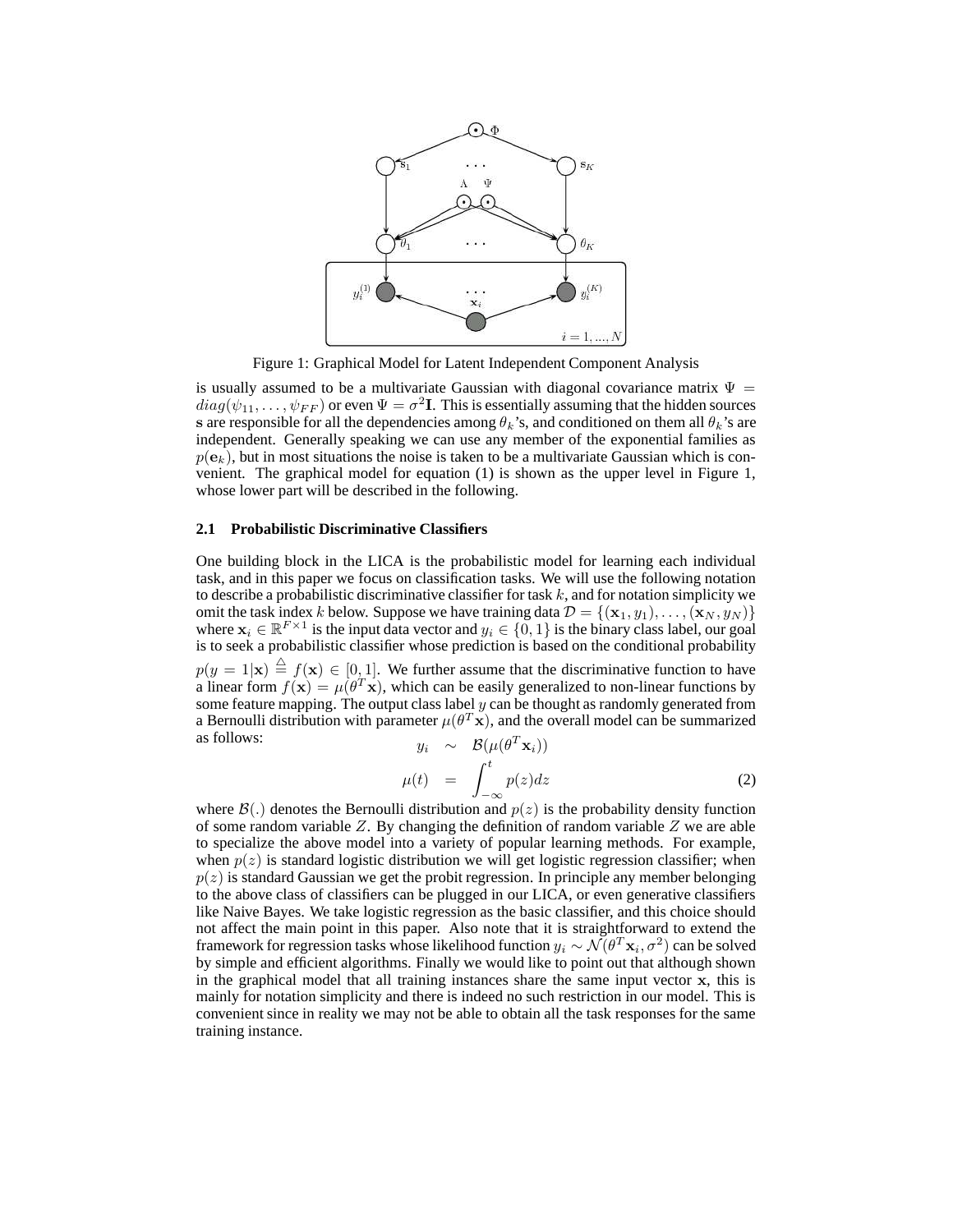## **3 Learning and Inference for LICA**

The basic idea of the inference algorithm for the LICA is to iteratively estimate the task parameters  $\theta_k$ , hidden sources  $s_k$ , and the mixing matrix  $\Lambda$  and noise covariance  $\Psi$ . Here we present two algorithms, one for the empirical Bayes method, and the other for point estimation which is more suitable for high-dimensional tasks.

#### **3.1 Empirical Bayes Method**

The graphical model shown in Figure 1 is an example of a hierarchical Bayesian model, where the upper levels of the hierarchy model the relation between the tasks. We can use an empirical Bayes approach and learn the parameters  $\Omega = \{\Phi, \Lambda, \Psi\}$  from the data while treating the variables  $\mathcal{Z} = \{\theta_k, s_k\}_{k=1}^K$  as hidden, random variables. To get around the unidentifiability caused by the interaction between  $\Lambda$  and s we assume  $\Phi$  is of standard parametric form (e.g. zero mean and unit variance) and thus remove it from  $\Omega$ . The goal is to learn point estimators  $\hat{\Lambda}$  and  $\Psi$  as well as obtain posterior distributions over hidden variables given training data.

The log-likelihood of incomplete data  $\log p(\mathcal{D} \mid \Omega)^{-1}$  can be calculated by integrating out hidden variables

$$
\log p(\mathcal{D}|\Omega) = \sum_{k=1}^{K} \log \left\{ \int \prod_{i=1}^{N} p(y_i^{(k)} | \mathbf{x}_i, \theta_k) \left( \int p(\theta_k | \mathbf{s}_k, \Lambda, \Psi) p(\mathbf{s}_k | \Phi) d\mathbf{s}_k \right) d\theta_k \right\}
$$

for which the maximization over parameters  $\Omega = {\Lambda, \Psi}$  involves two complicated integrals over  $\theta_k$  and  $s_k$ , respectively. Furthermore, for classification tasks the likelihood function  $p(y|\mathbf{x}, \theta)$  is typically non-exponential and thus exact calculation becomes intractable. However, we can approximate the solution by applying the EM algorithm to decouple it into a series of simpler E-steps and M-steps as follows:

- 1. E-step: Given the parameter  $\Omega^{t-1} = {\{\Lambda, \Psi\}}^{t-1}$  from the  $(t-1)$ -th step, compute the distribution of hidden variables given  $\Omega^{t-1}$  and  $\mathcal{D}$ :  $p(\mathcal{Z} | \Omega^{t-1}, \mathcal{D})$
- 2. M-step: Maximizing the expected log-likelihood of complete data  $(\mathcal{Z}, \mathcal{D})$ , where the expectation is taken over the distribution of hidden variables obtained in the E-step:  $\Omega^t = \arg \max_{\Omega} \mathbb{E}_{p(\mathcal{Z}|\Omega^{t-1}, \mathcal{D})} [\log p(\mathcal{D}, \mathcal{Z} | \Omega)]$

The log-likelihood of complete data can be written as

$$
\log p(\mathcal{D}, \mathcal{Z} \mid \Omega) = \sum_{k=1}^{K} \left\{ \sum_{i=1}^{N} \log p(y_i^{(k)} \mid \mathbf{x}_i, \theta_k) + \log p(\theta_k \mid \mathbf{s}_k, \Lambda, \Psi) + \log p(\mathbf{s}_k \mid \Phi) \right\}
$$

where the first and third item do not depend on  $\Omega$ . After some simplification the M-step can be summarized as  $\{\hat{\Lambda}, \hat{\Psi}\} = \argmax_{\Lambda, \Psi} \sum_{k=1}^K \mathbb{E}[\log p(\theta_k \mid \mathbf{s}_k, \Lambda, \Psi)]$  which leads to the following updating equations:

$$
\hat{\Lambda} = \left(\sum_{k=1}^{K} \mathbb{E}[\theta_k \mathbf{s}_k^T] \right) \left(\sum_{k=1}^{K} \mathbb{E}[\mathbf{s}_k \mathbf{s}_k^T] \right)^{-1}; \quad \hat{\Psi} = \frac{1}{K} \left(\sum_{k=1}^{K} \mathbb{E}[\theta_k \theta_k^T] - \left(\sum_{k=1}^{K} \mathbb{E}[\theta_k \mathbf{s}_k^T] \right) \hat{\Lambda}^T \right)
$$

In the E-step we need to calculate the posterior distribution  $p(\mathcal{Z} \mid \mathcal{D}, \Omega)$  given the parameter  $\Omega$  calculated in previous M-step. Essentially only the first and second order

<sup>&</sup>lt;sup>1</sup>Here with a little abuse of notation we ignore the difference of discriminative and generative at the classifier level and use  $p(\mathcal{D} | \theta_k)$  to denote the likelihood in general.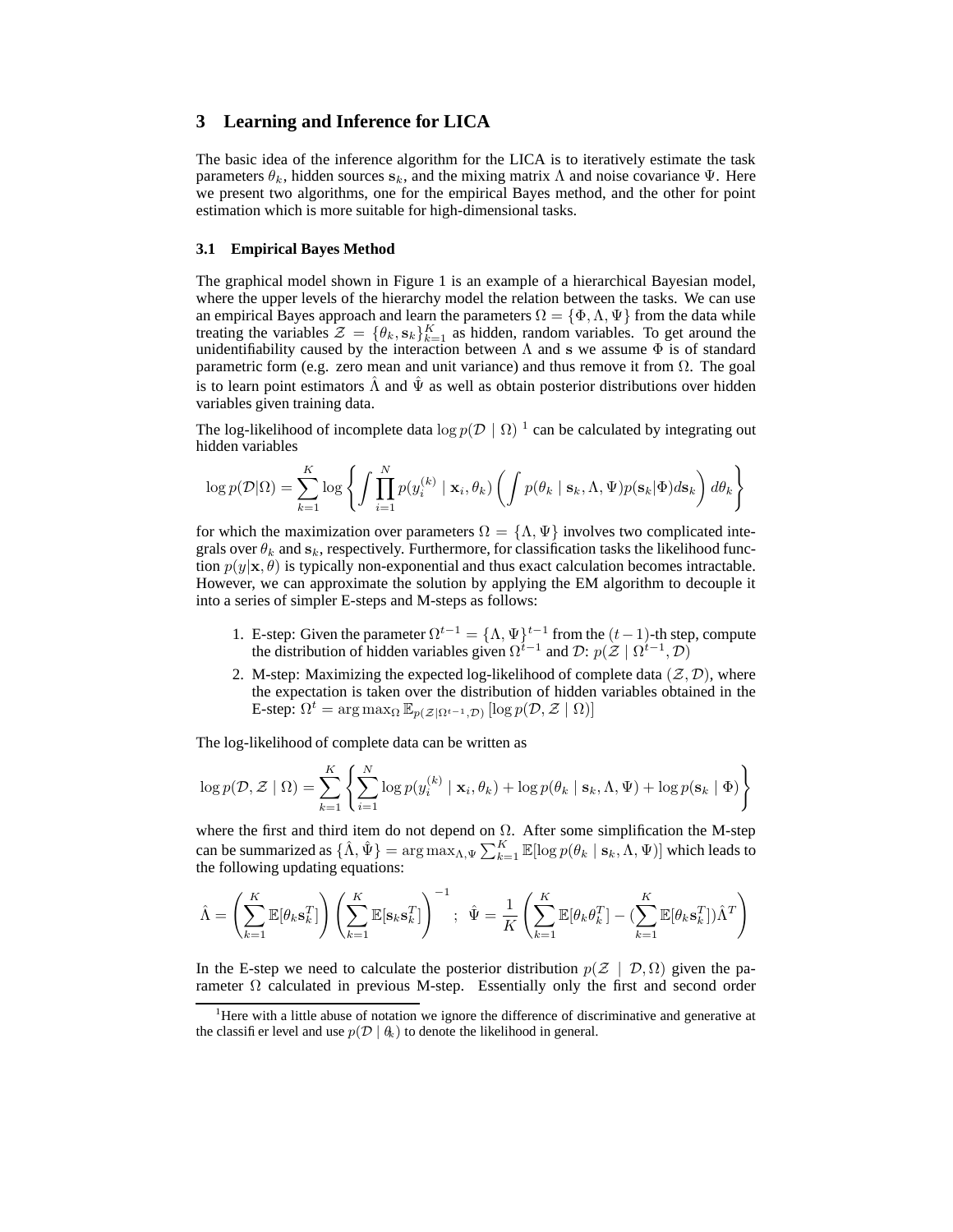#### **Algorithm 1** Variational Bayes for the E-step (subscript  $k$  is removed for simplicity)

- 1. Initialize  $q(s)$  with some standard distribution (Laplace distribution in our case):  $q(\mathbf{s}) = \prod_{h=1}^{H} \mathcal{L}(0, 1).$
- 2. Solve the following Bayesian logistic regression (or other Bayesian classifier):

$$
q(\theta) \leftarrow \arg \max_{q(\theta)} \left\{ \int q(\theta) \log \frac{\mathcal{N}(\theta; \Lambda \mathbb{E}[\mathbf{s}], \Psi) \prod_{i=1}^{N} p(y_i | \theta, \mathbf{x}_i)}{q(\theta)} d\theta \right\}
$$

3. Update  $q(\mathbf{s})$ :

$$
q({\bf s})\!\!-\!\!\operatorname{arg}\max_{q({\bf s})}\!\!\left\{\!\!\!\int\!\!\! q({\bf s})\left[\log\frac{p({\bf s})}{q({\bf s})}\!-\!\frac{1}{2}\textbf{Tr}\left(\Psi^{-1}(\mathbb{E}[\theta\theta^T]\!+\!\Lambda{\bf s}{\bf s}^T\Lambda^T\!-\!2\mathbb{E}[\theta](\Lambda{\bf s})^T))\right]d{\bf s}\right\}
$$

4. Repeat steps 2-5 until convergence conditions are satisfied.

moments are needed, namely:  $\mathbb{E}[\theta_k]$ ,  $\mathbb{E}[\mathbf{s}_k]$ ,  $\mathbb{E}[\theta_k \theta_k^T]$ ,  $\mathbb{E}[\mathbf{s}_k \mathbf{s}_k^T]$  and  $\mathbb{E}[\theta_k \mathbf{s}_k^T]$ . Since exact calculation is intractable we will approximate  $p(\mathcal{Z} \mid \mathcal{D}, \Omega)$  with  $q(\mathcal{Z})$  belonging to the exponential family such that certain distance measure (can be asymmetric) between  $p(\mathcal{Z}|\mathcal{D}, \Omega)$  and  $q(\mathcal{Z})$ ) is minimized. In our case we apply the variational Bayes method which applies  $\mathcal{KL}(q(\mathcal{Z})||p(\mathcal{D}, \mathcal{Z} | \Omega))$  as the distance measure. The central idea is to lower bound the log-likelihood using Jensen's inequality:  $\log p(\mathcal{D}) = \log \int p(\mathcal{D}, \mathcal{Z}) d\mathcal{Z} \geq$  $\int q(\mathcal{Z}) \log \frac{p(\mathcal{D}, \mathcal{Z})}{q(\mathcal{Z})} d\mathcal{Z}$ . The RHS of the above equation is what we want to maximize, and it is straightforward to show that maximizing this lower bound is equivalent to minimize the KL-divergence  $\mathcal{KL}(q(\mathcal{Z})||p(\mathcal{Z}|\mathcal{D}))$ . Since given  $\Omega$  the K tasks are decoupled, we can conduct inference for each task respectively. We further assume  $q(\theta_k, \mathbf{s}_k) = q(\theta_k)q(\mathbf{s}_k)$ , which in general is a reasonable simplifying assumption and allows us to do the optimization iteratively. The details for the E-step are shown in Algorithm 1.

We would like to comment on several things in Algorithm 1. First, we assume the form of  $q(\theta)$  to be multivariate Gaussian, which is a reasonable choice especially considering the fact that only the first and second moments are needed in the M-step. Second, the prior choice of  $p(s)$  in step 3 is significant since for each s we only have one associated "data" point"  $\theta$ . In particular using the Laplace distribution will lead to a more sparse solution of  $\mathbb{E}[\mathbf{s}]$ , and this will be made more clear in Section 3.2. Finally, we take the parametric form of  $q(s)$  to be the product of Laplace distributions with unit variance but known mean, where the fixed variance is intended to remove the unidentifiability issue caused by the interaction between scales of s and Λ. Although using a full covariance Gaussian for  $q(s)$  is another choice, again due to unidentifiability reason caused by rotations of s and  $\Lambda$  we could make it a diagonal Gaussian. As a result, we argue that the product of Laplaces is better than the product of Gaussians since it has the same parametric form as the prior  $p(s)$ .

#### **3.1.1 Variational Method for Bayesian Logistic Regression**

We present an efficient algorithm based on the variational method proposed in[7] to solve step 2 in Algorithm 1, which is guaranteed to converge and known to be efficient for this problem. Given a Gaussian prior  $\mathcal{N}(\mathbf{m}_0, \mathbf{V}_0)$  over the parameter  $\theta$  and a training set <sup>2</sup>  $D = \{(\mathbf{x}_1, y_1), \dots, (\mathbf{x}_N, y_N)\}\$ , we want to obtain an approximation  $\mathcal{N}(\mathbf{m}, \mathbf{V})$  to the true posterior distribution  $p(\theta|\mathcal{D})$ . Taking one data point  $(\mathbf{x}, y)$  as an example, the basic idea is to use an exponential function to approximate the non-exponential likelihood function  $p(y|\mathbf{x}, \theta) = (1 + \exp(-y\theta^T \mathbf{x}))^{-1}$  which in turn makes the Bayes formula tractable.

<sup>&</sup>lt;sup>2</sup>Again we omit the task index k and use  $y \in \{-1, 1\}$  instead of  $y \in \{0, 1\}$  to simplify notation.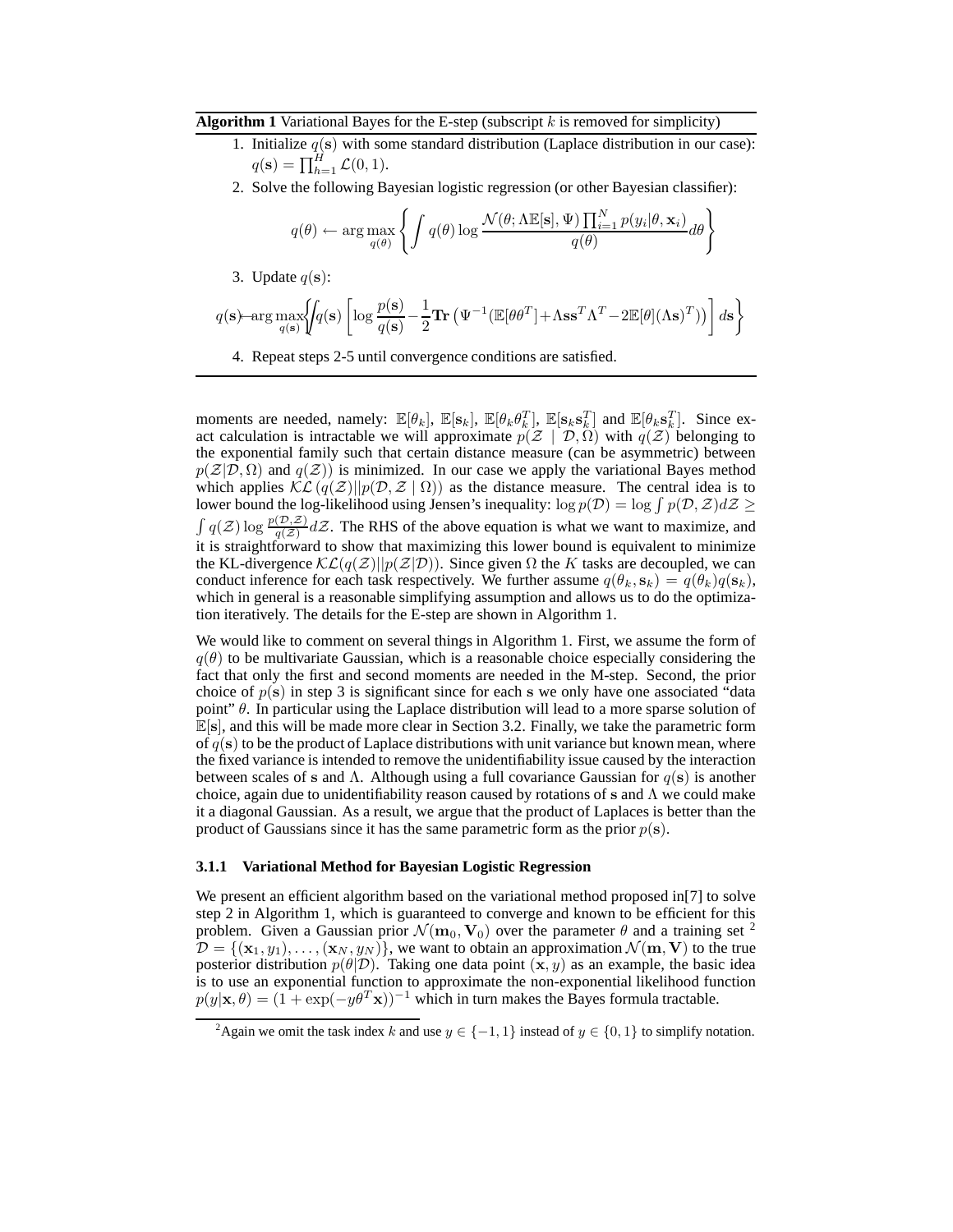By using the inequality  $p(y|\mathbf{x}, \theta) \geq g(\xi) \exp \{(yx^T\theta - \xi)/2 - \lambda(\xi)((\mathbf{x}^T\theta)^2 - \xi^2)\}\stackrel{\triangle}{=}$  $p(y|\mathbf{x},\theta,\xi)$  where  $g(z) = 1/(1 + \exp(-z))$  is the logistic function and  $\lambda(\xi)$  =  $tanh(\xi/2)/4\xi$ , we can maximize the lower bound of  $p(y|\mathbf{x}) = \int p(\theta)p(y|\mathbf{x}, \theta)d\theta \ge$  $\int p(\theta)p(y|\mathbf{x},\theta,\xi)d\theta$ . An EM algorithm can be formulated by treating  $\xi$  as the parameter and  $\theta$  as the hidden variable:

• E-step: 
$$
\mathbf{Q}(\xi, \xi^t) = \mathbb{E} [\log \{p(\theta)p(y|\mathbf{x}, \theta, \xi)\} | \mathbf{x}, y, \xi^t]
$$

• M-step:  $\xi^{t+1} = \arg \max_{\xi} \mathbf{Q}(\xi, \xi^t)$ 

Due to the Gaussianity assumption the E-step can be thought as updating the sufficient statistics (mean and covariance) of  $q(\theta)$ . Finally by using the Woodbury formula the EM iterations can be unraveled and we get the efficient one-shot E-step updating without involving matrix inversion (due to space limitation we skip the derivation):

$$
\mathbf{V}_{post} = \mathbf{V} - \frac{2\lambda(\xi)}{1 + 2\lambda(\xi)c} \mathbf{V} \mathbf{x} (\mathbf{V} \mathbf{x})^T
$$

$$
\mathbf{m}_{post} = \mathbf{m} - \frac{2\lambda(\xi)}{1 + 2\lambda(\xi)c} \mathbf{V} \mathbf{x} \mathbf{x}^T \mathbf{m} + \frac{y}{2} \mathbf{V} \mathbf{x} - \frac{y}{2} \frac{2\lambda(\xi)}{1 + 2\lambda(\xi)c} c \mathbf{V} \mathbf{x}
$$

where  $c = \mathbf{x}^T \mathbf{V} \mathbf{x}$ , and  $\xi$  is calculated first from the M-step which is reduced to find the fixed point of the following one-dimensional problem and can be solved efficiently:

$$
\xi^2 = c - \frac{2\lambda(\xi)}{1 + 2\lambda(\xi)c}c^2 + \left(\mathbf{x}^T\mathbf{m} - \frac{2\lambda(\xi)}{1 + 2\lambda(\xi)c}c\mathbf{x}^T\mathbf{m} + \frac{y}{2}c - \frac{y}{2}\frac{2\lambda(\xi)}{1 + 2\lambda(\xi)c}c^2\right)^2
$$

And this process will be performed for each data point to get the final approximation  $q(\theta)$ .

## **3.2 Point Estimation**

Although the empirical Bayes method is efficient for medium-sized problem, both its computational cost and memory requirement grow as the number of data instances or features increases. For example, it can easily happen in text or image domain where the number of features can be more than ten thousand, so we need faster methods. We can obtain the point estimation of  $\{\theta_k, s_k\}_{k=1}^K$ , by treating it as a limiting case of the previous algorithm. To be more specific, by letting  $q(\theta)$  and  $q(s)$  converging to the Dirac delta function, step 2 in Algorithm 1 can thought as finding the MAP estimation of  $\theta$  and step 4 becomes the following lasso-like optimization problem  $(m_s$  denotes the point estimation of s):

$$
\hat{\mathbf{m}}_{\mathbf{s}} = \arg\min_{\mathbf{m}_{\mathbf{s}}} \left\{ 2||\mathbf{m}_{\mathbf{s}}||_1 + \mathbf{m}_{\mathbf{s}}^T \boldsymbol{\Lambda}^T \boldsymbol{\Psi}^{-1} \boldsymbol{\Lambda} \mathbf{m}_{\mathbf{s}} - 2\mathbf{m}_{\mathbf{s}}^T \boldsymbol{\Lambda}^T \boldsymbol{\Psi}^{-1} \mathbb{E}[\theta] \right\}
$$

which can be solved numerically. Furthermore, the solution of the above optimization is sparse in  $m_s$ . This is a particularly nice property since we would only like to consider hidden sources for which the association with tasks are significantly supported by evidence.

## **4 Experimental Results**

The LICA model will work most effectively if the tasks we want to learn are very related. In our experiments we apply the LICA model to multi-label text classification problems, which are the case for many existing text collections including the most popular ones like Reuters-21578 and the new RCV1 corpus. Here each individual task is to classify a given document to a particular category, and it is assumed that the multi-label property implies that some of the tasks are related through some latent sources (semantic topics).

For Reuters-21578 we choose nine categories out of ninety categories, which is based on fact that those categories are often correlated by previous studies[8]. After some preprocessing<sup>3</sup> we get 3,358 unique features/words, and empirical Bayes method is used to

<sup>&</sup>lt;sup>3</sup>We do stemming, remove stopwords and rare words (words that occur less than three times).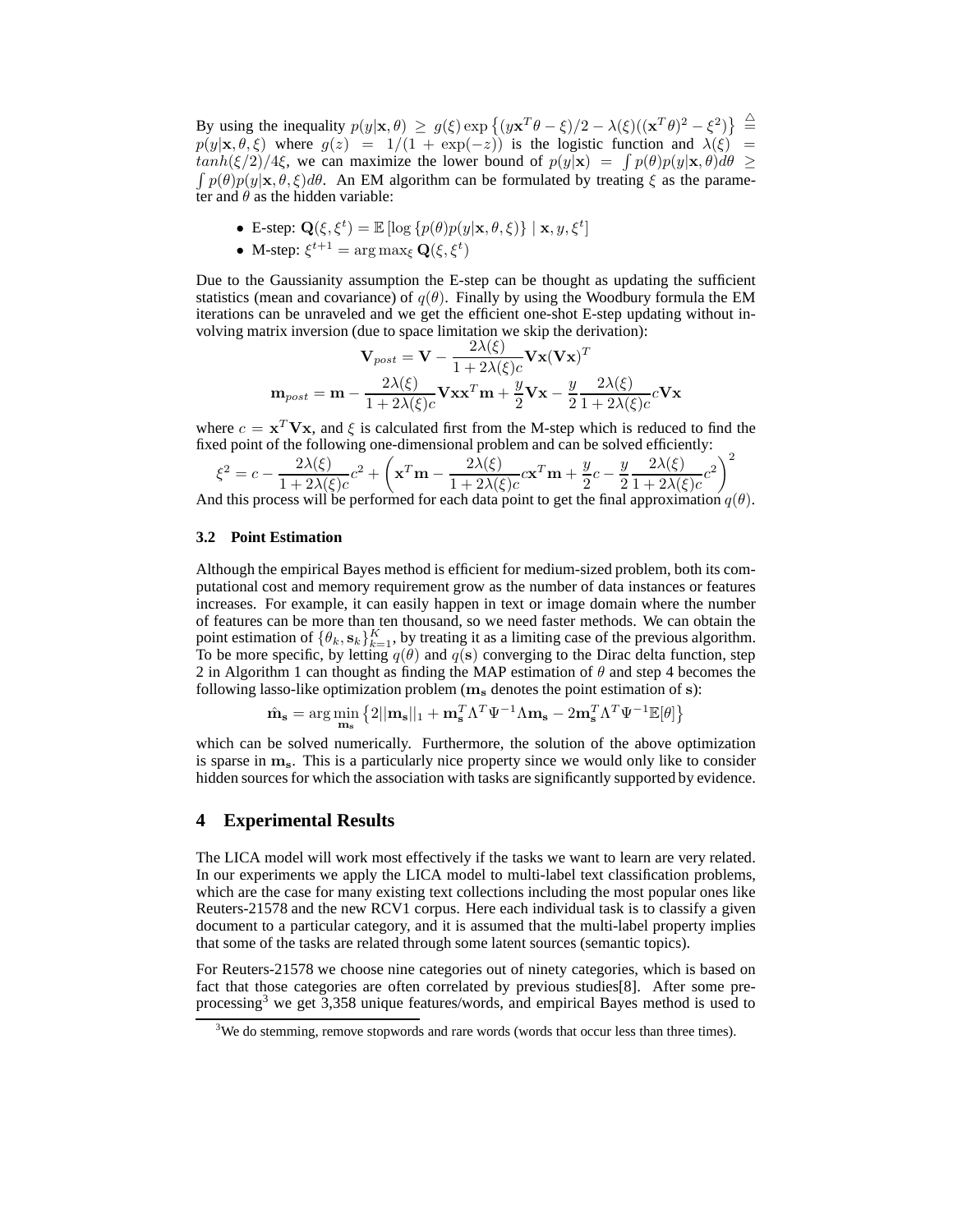

solve this problem. On the other hand, if we include all the 116 TOPIC categories in RCV1 corpus we get a much larger vocabulary size: 47,236 unique features. Bayesian inference is intractable for this high-dimensional case since memory requirement itself is  $O(F^2)$  to store the full covariance matrix  $\nabla[\theta]$ . As a result we take the point estimation approach which reduces the memory requirement to  $O(F)$ . For both data sets we use the standard training/test split, but for RCV1 since the test part of corpus is huge (around 800k documents) we only randomly sample 10k as our test set. Since the effectiveness of learning multiple related tasks jointly should be best demonstrated when we have limited resources, we evaluate our LICA by varying the size of training set. Each setting is repeated ten times and the results are summarized in Figure 2.

In Figure 2 the result "individual" is obtained by using regularized logistic regression for each category individually. The number of tasks  $K$  is equal to 9 and 116 for the Reuters-21578 and the RCV1 respectively, and we set  $H$  (the dimension of hidden source) to be the same as  $K$  in our experiments. We use  $F1$  measure which is preferred to error rate in text classification due to the very unbalanced positive/negative document ratio. For the Reuters-21578 collection we report the Macro-F1 results because this corpus is easier and thus Micro-F1 are almost the same for both methods. For the RCV1 collection we only report Micro-F1 due to space limitation, and in fact we observed similar trend in Macro-F1 although values are much lower due to the large number of rare categories. Furthermore, we achieved a sparse solution for the point estimation method. In particular, we obtained less than 5 non-zero sources out of 116 for most of the tasks for the RCV1 collection.

## **5 Discussions on Related Work**

By viewing multitask learning as predicting multivariate responses, Breiman and Friedman[3] proposed a method called "Curds and Whey" for regression problems. The intuition is to apply shrinkage in a rotated basis instead of the original task basis so that information can be borrowed among tasks.

By treating tasks as IID generated from some probability space, empirical process theory[2] has been applied to study the bounds and asymptotics of multiple task learning, similar to the case of standard learning. On the other hand, from the general Bayesian perspective[2][6] we could treat the problem of learning multiple tasks as learning a Bayesian prior over the task space. Despite the generality of above two principles, it is often necessary to assume some specific structure or parametric form of the task space since the functional space is usually of higher or infinite dimension compared to the input space.

Our model is related to the recently proposed Semiparametric Latent Factor Model (SLFM) for regression by Teh et. al.[10]. It uses Gaussian Processes (GP) to model regression through a latent factor analysis. Besides the difference between FA and ICA, its advantage